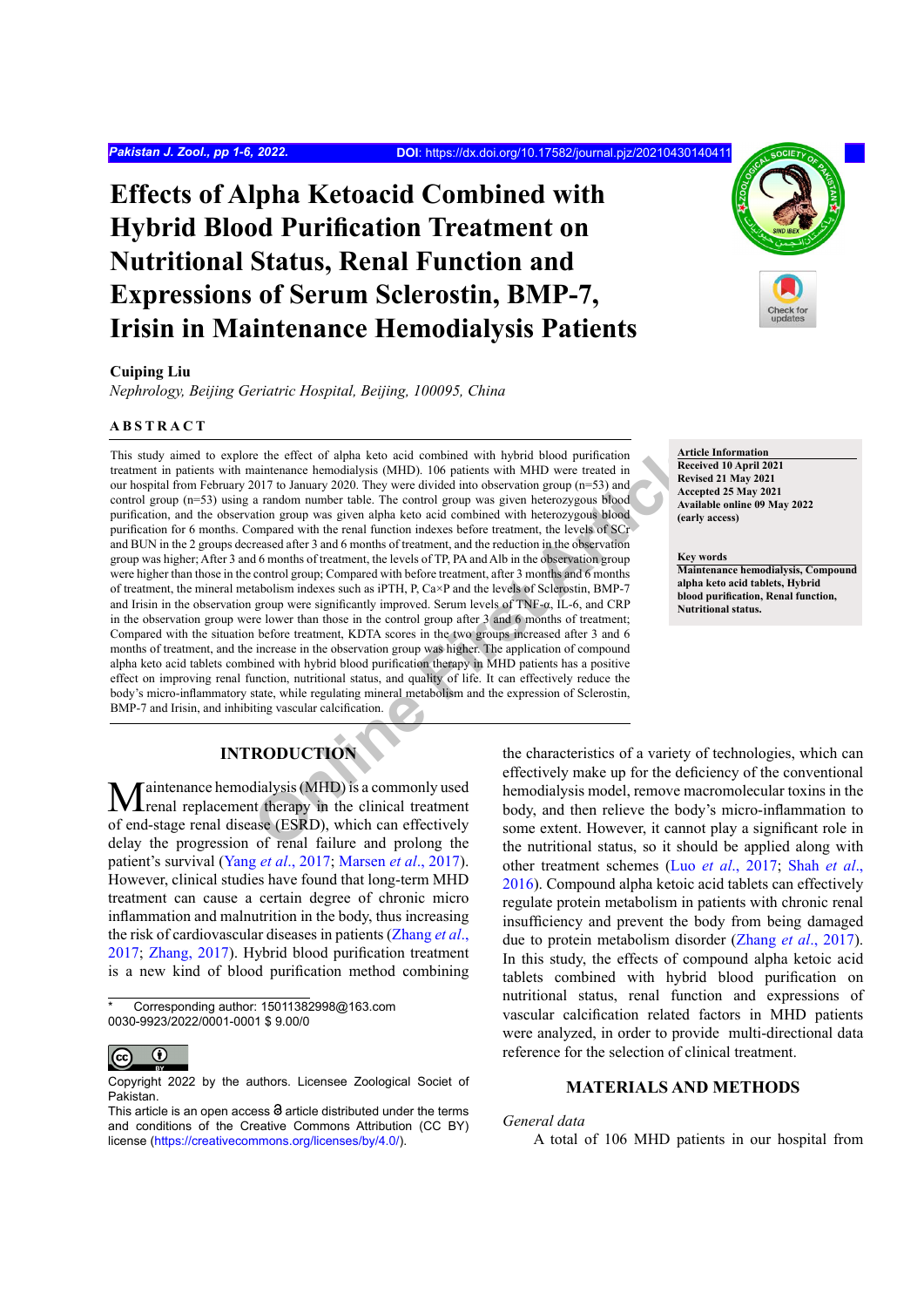February 2017 to January 2020 were selected as research objects for a prospective randomized controlled study. The patients were divide into the observation group (n=53) and the control group (n=53) using the random number table. There were no significant differences in gender, age, history of dialysis treatment, vascular access, primary kidney disease, body mass index (BMI) and other basic data between two groups before treatment (P>0.05). The study was examined and approved by the Ethics Committee of our hospital ([Table](#page-1-0) I).

#### *Criteria*

Inclusion criteria: All the enrolled patients were ESRD patients receiving regular MHD treatment: dialysis  $\geq$ 3 times per week, 4h each time, single-chamber urea clearance index (spKt/V)  $\geq$ 1.2, vascular access blood flow velocity  $\geq 200$ ml/min, urine volume < 400ml at 24h;Regular MHD treatment time  $\geq$ 3 months; stable condition, no volume overload or significant fluctuation of blood pressure; no history of blood transfusion in recent 3 months; no history of acute infection, hormone or immunosuppressive drugs in the past 1 month; the patients and their families had the right to known and signed informed consent form.

Exclusion criteria: Severe complications; diseases of the endocrine and blood systems; malignant tumor; severe ion disorder; motor dysfunction or lack of autonomous living ability; poor awareness, cognition, communication, mental illness or poor compliance, unable to effectively cooperate with the relevant treatment and examination; a history of surgery or trauma in the last 1 month;

medical history of previous acute cardiovascular and cerebrovascular events; complicated with organic lesions of heart, lung, liver and other important organs; having contraindications in the use of multiple treatment regimens in this study; history of drug and alcohol dependence in the last 6 months.

Patients in both groups were given a low-phosphorus, low-protein diet to maintain stable blood sugar and blood pressure. Subcutaneous injection of erythrogenin (North China Pharmaceutical Jintan Biotechnology Co., Ltd., SFDA approval number S20043056) was given at dose of 10000 U/ time, 1 time/week, and oral administration of folic acid (Tianjin Liueng Pharmaceutical Co., Ltd., SFDA approval number H12020215) was given at dose of 5mg/ time, 3 times/day, with hemoglobin (Hb) maintained within 60 - 90g/L.

**Charamolarist Article** Chamber urea Smg/time, 3 times/day, with hem<br>
VV)  $\geq$ 1.2, vascular access blood within 60 - 90g/L.<br>
(*Nmi*n, urine volume < 400ml at<br>
deatment time  $\geq$ 3 months; stable purification: (1) regular The control group was given hybrid blood purification: (1) regular hemodialysis twice a week: intravenous injection of low molecular heparin sodium (Jilin Huakang Pharmaceutical Co., Ltd., SFDA approval number H20010233) at dose of 2000-6000IU. The treatment was performed with a hollow fiber hemodialyzer (Fresenius, Type F7), a polysulfone membrane and a standard bicarbonate dialysate. The dialysate flow rate was 500ml/min, the temperature was 36.5°C, the blood flow was 220-250ml/min, and the replacement fluid volume was 30 - 40L. (2) hemodiafiltration was performed once a week between two hemodialysis times: 2000-6000IU of low molecular heparin sodium was injected intravenously before dialysis. A hollow fiber hemodialyzer (FX600 type, Fresenius, Germany) was used for post-replacement,

| Data                                | Control group $(n=53)$         | Observation group $(n=53)$    | $t/\chi^2$ | P     |
|-------------------------------------|--------------------------------|-------------------------------|------------|-------|
| Gender (case)                       |                                |                               |            |       |
| Male                                | 32(60.38)                      | 29(54.72)                     | 0.348      | 0.556 |
| Female                              | 21(39.62)                      | 24(45.28)                     |            |       |
| Age (years)                         | $35^{\sim}73(53.92^{\pm}9.16)$ | $35^{\sim}73(54.66\pm9.12)$   | 0.417      | 0.678 |
| Dialysis treatment history (months) | $3 \sim 18(10.70 \pm 3.63)$    | $3 \sim 18(10.26 \pm 3.57)$   | 0.629      | 0.531 |
| Vascular access (cases)             |                                |                               |            |       |
| Internal fistula                    | 40 (60.38)                     | 38 (71.70)                    | 0.194      | 0.660 |
| Long term deep venous catheter      | 13 (39.62)                     | 15(28.30)                     |            |       |
| Primary kidney disease (cases)      |                                |                               |            |       |
| Chronic glomerulonephritis          | 15(75.47)                      | 17(32.08)                     | 0.919      | 0.969 |
| Diabetic nephropathy                | 13(24.53)                      | 12(22.64)                     |            |       |
| Chronic interstitial nephritis      | 14(26.42)                      | 12(22.64)                     |            |       |
| Hypertensive renal arteriosclerosis | 7(13.21)                       | 8(15.09)                      |            |       |
| Polycystic kidney                   | 3(5.66)                        | 2(3.77)                       |            |       |
| Other                               | 1(1.89)                        | 2(3.77)                       |            |       |
| BMI $(kg/m2)$                       | $17.9 \sim 24.6$ (21.20±1.65)  | $18.0 \sim 24.8$ (21.49±1.63) | 0.910      | 0.365 |

<span id="page-1-0"></span>**Table I.- Comparison of general information about the two experimental groups.**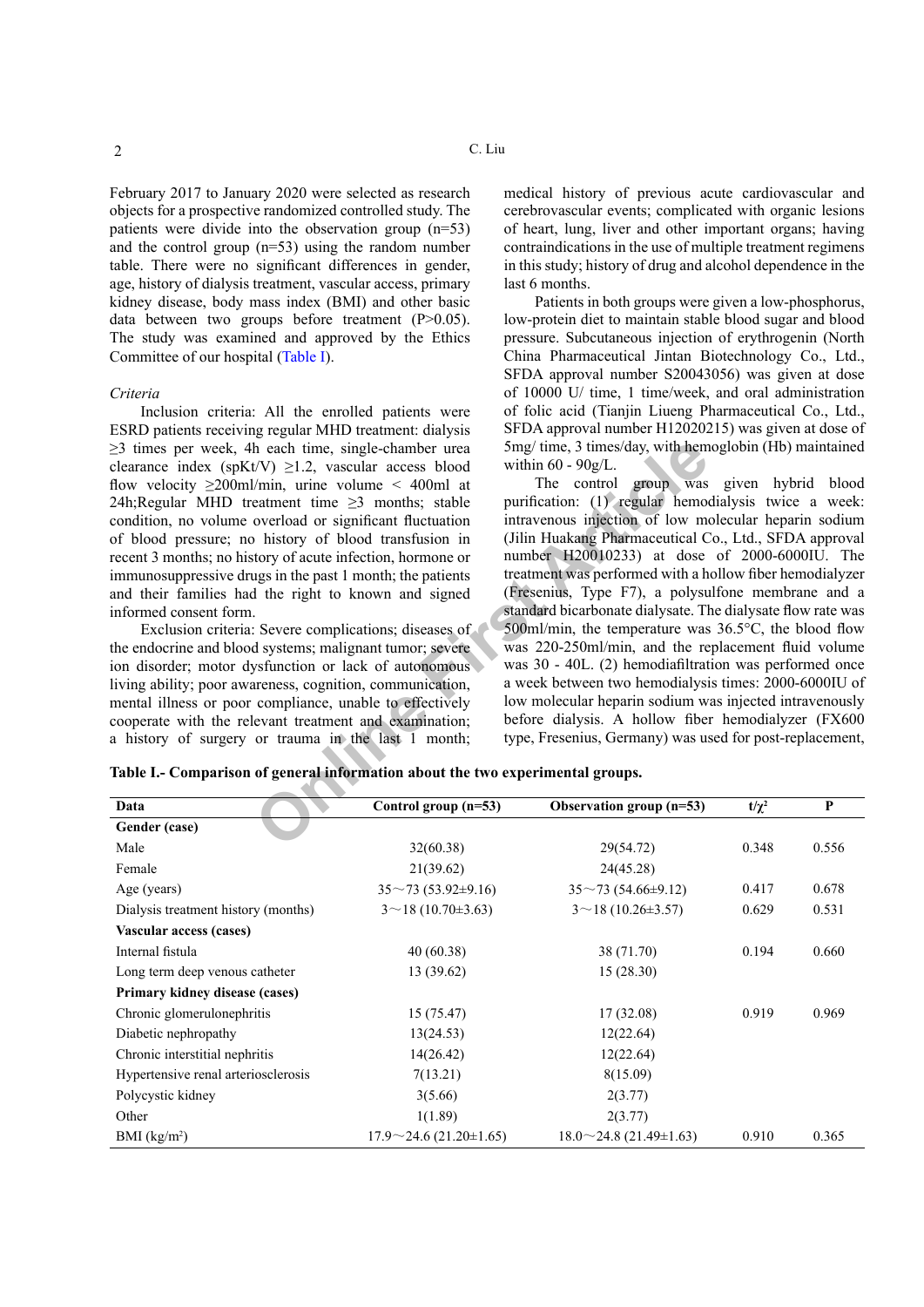with a replacement volume of 20-45L. (3) Hemodialysis tandem blood perfusion should be performed once every 4 weeks: after 2h hemodialysis, the resin perfusion device (Zhuhai Jianfan, HA130) soaked in heparin salt water was connected in tandem in front of the dialyzer to continue hemodialysis treatment.

The observation group was given compound alpha ketoic acid tablets (Beijing Fresenius Karbi Pharmaceutical Co., Ltd., SFDA approval number H20041442) combined with hybrid blood purification treatment. Heterozygous blood purification was the same as the control group.Oral administration of compound alpha ketoacid tablets was carried out with meal, at dose of tablets/time, 3 times/d.

### *Observational index*

in serum SCr, BUN, TP, PA, A<br>
in serum SCr, BUN, TP, PA, A<br>
do fthe patient was collected under<br>
one between the two groups<br>
one, and the upper serrum was<br>
Sclerostsinevels of 2 groups 3 m<br>
sclerostine Sclerostsinevels of (1) For deermining renal function about 10ml peripheral venous blood of the patient was collected under fasting state after getting up in the morning, centrifuged at 3000R /min for 10min, and the upper serum was collected and stored at -80°C for testing. Meanwhile, urine specimens of the patient were collected and sent to the laboratory department of our hospital for testing. Blood serum was collected and determined by colorimetric method using automatic biochemical analyzer (Hitachi, Type 7600). The blood serum creatinine (SCr) level and the urine urea nitrogen (BUN) level were determined.

(2) For nutritional status: serum total protein (TP) level was determined by biuret method, serum prealbumin (PA) level was determined by immunoturbidimetry, and serum albumin (Alb) level was determined by bromocresol green method. (3) Mineral metabolism before treatment, 3 months after treatment, and 6 months after treatment for the 2 groups: The contents of blood calcium and phosphorus (P) in the blood samples were determined, the product of calcium and phosphorus  $(Ca \times P)$  was calculated, and the serum iPTH level was determined by chemiluminescence immunoassay. (4) Inflammatory factors before treatment, 3 months after treatment and 6 months after treatment for the 2 groups: Serum levels of tumor necrosis factor (TNF- $\alpha$ ) and interleukin-6 (IL-6) were determined by enzymelinked immunosorbent assay (ELISA) and c-reactive protein (CRP) were determined by immunoturbidimetry. (5) Serum levels of sclerostin, bone morphogenetic protein 7 (BMP-7) and Irisin before treatment, 3 months and 6 months after treatment for the 2 groups: The assay was carried out by ELISA. (6) Kidney disease and dialysisrelated quality of life (KDTA) score was used to evaluate the quality of life of the 2 groups before, 3 months and 6 months after treatment, including symptoms, effects of kidney disease, work status, cognitive function, quality of social relations and sleep, with a total score of 0-100, the higher the score, the better the quality of life.

*Statistical process*

SPSS22.0 software was used for data processing. Measurement data were expressed as  $(\overline{x} \pm s)$ , and t-test was performed. The difference was considered statistically significant when  $P < 0.05$ .

# **RESULTS AND DISCUSSION**

[Table II](#page-3-0) shows the effect of α-ketoacid combined with hybrid blood purification treatment on renal function, nutritional status, mineral metabolism indicators, inflammatory factor indicators, sclerostin, BMP-7, Irisin and KDTA scores in maintenance hemodialysis patients.

There was no statistically significant difference in serum SCr, BUN, TP, PA, Alb, iPTH, Ca×P, TNF-α, IL-6, CRP, Sclerostin, BMP-7, Irisin levels and KDTA score between the two groups before treatment  $(P >$ 0.05). Serum SCr, BUN, iPTH, Ca×P, TNF-α, IL-6, CRP, Sclerostinlevels of 2 groups 3 months and 6 months after treatment were lower than those before treatment, and the observation group was lower than the control group ( $P \leq$ 0.05). The levels of TP, PA, Alb, BMP-7 and Irisin levels in the observation group at 3 months and 6 months after treatment were higher than those before treatment, and higher than those in the control group ( $P < 0.05$ ).

There was no significant difference in KDTA scores between the two groups before treatment, 3 months after treatment and 6 months after treatment  $(P > 0.05)$ . 3 months and 6 months after treatment, the KDTA scores of the 2 groups were higher than those before treatment, and the observation group was higher than the control group (P  $< 0.05$ , Table II).

Most MHD patients have malnutrition, inflammation, atherosclerosis syndrome. Medium and macromolecular toxin, microinflammatory state and long term calcium and phosphorus metabolism disorder are independent risk factors leading to cardiovascular events (Ren *[et al](#page-5-5)*., [2016;](#page-5-5) Liu *et al*[., 2017](#page-5-6)), which can significantly increase the incidence of heart failure, arrhythmia, ischemic heart disease and other diseases and increase the risk of death (Wu *et al*[., 2019](#page-5-7)). Therefore, it has become the main objective of clinical treatment at this stage to correct chronic microinflammation and disorder of calcium and phosphorus metabolism while ensuring effective clearance rate of mesomolecular toxin.

Based on previous clinical treatment experience, it can be found that MHD treatment can remove some nutrients from the body while removing toxins, thus resulting in malnutrition of the patients. Moreover, routine hemodialysis can hardly improve the patients' microinflammation state, easily causing dysfunction of the oxidative stress system and immune disorder, etc, so that the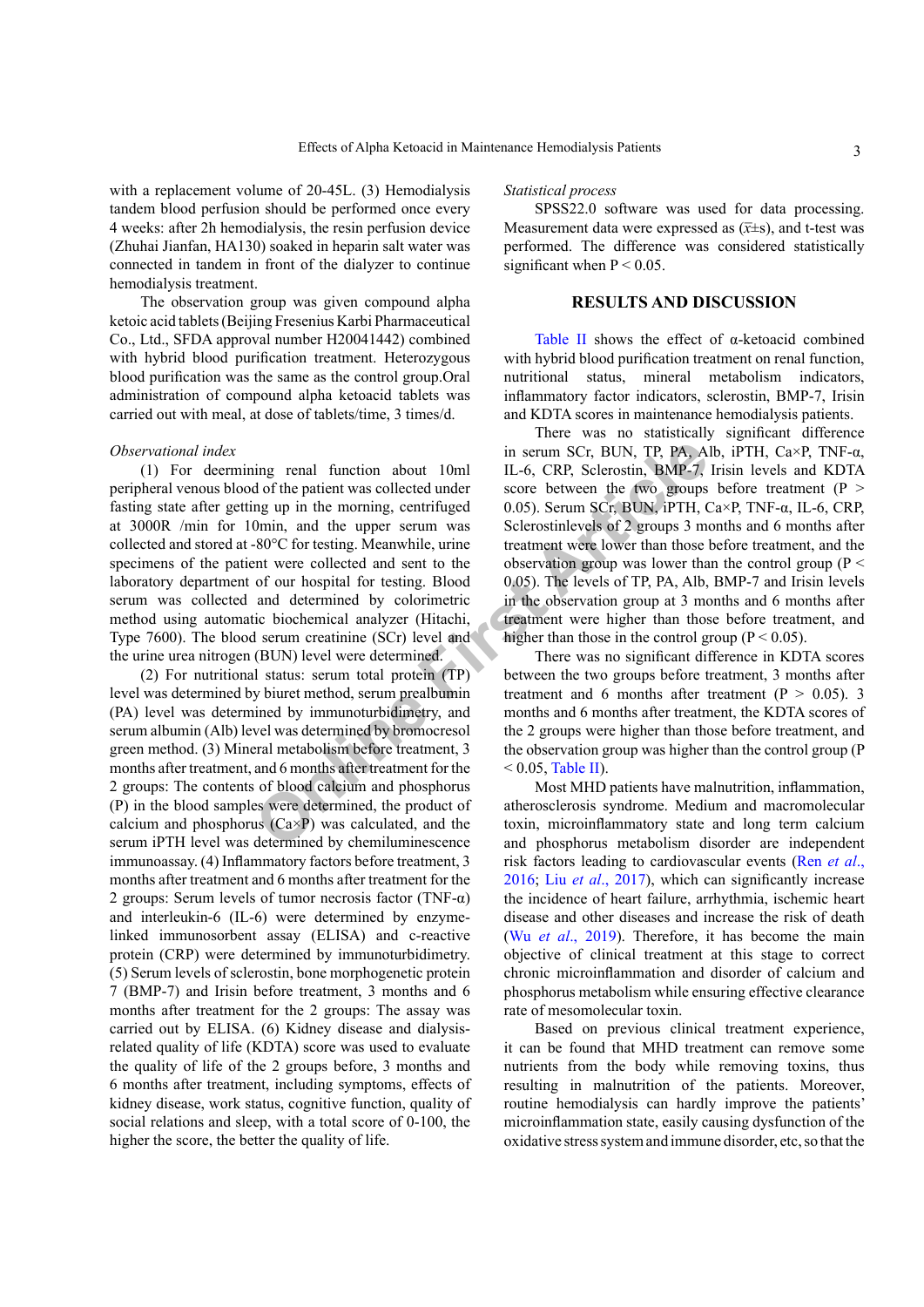overall effect is not ideal. In addition, although low-protein and low-phosphorus diets can reduce the serum level of patients to a certain extent, they are prone to aggravate protein-thermal malnutrition (Guo *et al*[., 2019](#page-5-8); [Vaziri](#page-5-9) *et al*[., 201](#page-5-9)6). Therefore, it is of great importance to improve the blood purification program and adjuvant drug therapy. Based on the above analysis, compound alpha ketoic acid tablets used along with hybrid blood purification regimen to treat MHD patients. Hybrid blood purification has the advantages of intermittent hemodialysis, continuous blood purification and blood perfusion, which can clear toxins out of the body by means of dispersion, convection and adsorption, and significantly improve the state of microinflammation (Xing *et al*[., 201](#page-5-10)7). Macroporous polymer with good biocompatibility can form huge surface area with numerous micropores, which has little influence on hemodynamics (Xiao and Ji, 2019). Moreover, it has advantages such as high strength, large adsorption capacity and fast speed. Hybrid blood purification has low

requirements on equipment and professional technology, small nursing workload, and low treatment cost. It is the most ideal blood purification method with the most ideal treatment effect at the present stage (Chen *et al*[., 2016](#page-5-12)). Compound is alpha keto acid compound preparations, containing 5 kinds of amino acids, 1 kind of hydroxyl AnJiSuanGai and 4 kinds of ketone AnJiSuanGai. It can provide the human body with essential amino acids such as leucine and valine through amino acid transamination and amination. It can also combine part of urea nitrogen to produce essential amino acids, reduce nitrogen intake, inhibit the protein decomposition process of the body, and improve the nutritional state of the body by regulating amino acid metabolism and metabolic acidosis [\(Zou](#page-6-0) *et al*., 2017; Ding *et al*., 2019). Zhang *et al*. (2018) pointed out that the application of compound ketoacid tablets on the basis of high-throughput dialysis could effectively improve the nutritional status of MHD patients and promote lipid, calcium and phosphorus metabolism in the body.

<span id="page-3-0"></span>**Table II.- Effect of ketotic acid combined with hybrid blood purification treatment on renal function, nutritional status, mineral metabolism indicators, inflammatory factor indicators, sclerostin, BMP-7, Irisin and KDTA scores in maintenance hemodialysis patients.**

| with good biocompatibility can form huge surface area<br>with numerous micropores, which has little influence                                                                                                                          |                                                                                       |                                 | 2017; Ding et al., 2019). Zhang et al. (2018) pointed out<br>that the application of compound ketoacid tablets on the<br>basis of high-throughput dialysis could effectively improve<br>the nutritional status of MHD patients and promote<br>lipid, calcium and phosphorus metabolism in the body. |                   |                                             |                                 |  |  |
|----------------------------------------------------------------------------------------------------------------------------------------------------------------------------------------------------------------------------------------|---------------------------------------------------------------------------------------|---------------------------------|-----------------------------------------------------------------------------------------------------------------------------------------------------------------------------------------------------------------------------------------------------------------------------------------------------|-------------------|---------------------------------------------|---------------------------------|--|--|
| on hemodynamics (Xiao and Ji, 2019). Moreover, it<br>has advantages such as high strength, large adsorption<br>capacity and fast speed. Hybrid blood purification has low                                                              |                                                                                       |                                 |                                                                                                                                                                                                                                                                                                     |                   |                                             |                                 |  |  |
|                                                                                                                                                                                                                                        |                                                                                       |                                 |                                                                                                                                                                                                                                                                                                     |                   |                                             |                                 |  |  |
|                                                                                                                                                                                                                                        |                                                                                       |                                 |                                                                                                                                                                                                                                                                                                     |                   |                                             |                                 |  |  |
| Table II.- Effect of ketotic acid combined with hybrid blood purification treatment on renal function, nutritional<br>status, mineral metabolism indicators, inflammatory factor indicators, sclerostin, BMP-7, Irisin and KDTA scores |                                                                                       |                                 |                                                                                                                                                                                                                                                                                                     |                   |                                             |                                 |  |  |
| in maintenance hemodialysis patients.                                                                                                                                                                                                  |                                                                                       |                                 |                                                                                                                                                                                                                                                                                                     |                   |                                             |                                 |  |  |
|                                                                                                                                                                                                                                        |                                                                                       |                                 |                                                                                                                                                                                                                                                                                                     |                   |                                             |                                 |  |  |
| Group<br><b>Time</b>                                                                                                                                                                                                                   | Observation group (n=53)<br><b>Before</b><br>3 months after.<br><b>6</b> months after |                                 | Control group (n=53)<br>3 months after 6 months after<br><b>Before</b>                                                                                                                                                                                                                              |                   |                                             |                                 |  |  |
|                                                                                                                                                                                                                                        | treatment                                                                             | treatment                       | treatment                                                                                                                                                                                                                                                                                           | treatment         | treatment                                   | treatment                       |  |  |
| <b>Renal function</b>                                                                                                                                                                                                                  |                                                                                       |                                 |                                                                                                                                                                                                                                                                                                     |                   |                                             |                                 |  |  |
| $SCr$ ( $\mu$ mol/L)                                                                                                                                                                                                                   | 257.60±92.68                                                                          | 116.24±52.71ª                   | 97.30±19.35 <sup>a</sup>                                                                                                                                                                                                                                                                            | 264.37±90.84      | 149.02±67.58 <sup>a</sup>                   | $108.18 \pm 21.02$ <sup>a</sup> |  |  |
| BUN (mmol/L)                                                                                                                                                                                                                           | $36.69 \pm 14.27$                                                                     | $21.42 \pm 6.07$ <sup>a</sup>   | $16.49 \pm 3.73$ <sup>a</sup>                                                                                                                                                                                                                                                                       | $38.02 \pm 13.58$ | 25.06±7.85 <sup>a</sup>                     | 18.51±4.69 <sup>a</sup>         |  |  |
| <b>Nutritional status indicators</b>                                                                                                                                                                                                   |                                                                                       |                                 |                                                                                                                                                                                                                                                                                                     |                   |                                             |                                 |  |  |
| TP(g/L)                                                                                                                                                                                                                                | $60.58 \pm 5.83$                                                                      | $65.03 \pm 6.59$ <sup>a</sup>   | $68.24 \pm 7.82$ <sup>a</sup>                                                                                                                                                                                                                                                                       | 59.72±6.09        | $60.50 \pm 6.28$                            | $61.06 \pm 6.53$                |  |  |
| PA(g/L)                                                                                                                                                                                                                                | 34.86±3.97                                                                            | 39.58±4.40 <sup>a</sup>         | $42.75 \pm 5.36^a$                                                                                                                                                                                                                                                                                  | 35.14±3.72        | 35.49±4.13                                  | 36.09±4.58                      |  |  |
| Alb $(g/L)$                                                                                                                                                                                                                            | 31.72±3.49                                                                            | 36.09±4.37 <sup>a</sup>         | 38.26±4.84 <sup>a</sup>                                                                                                                                                                                                                                                                             | 32.35 ± 3.28      | 32.84±4.05 <sup>a</sup>                     | 33.19±4.46                      |  |  |
| <b>Mineral metabolism indicators</b>                                                                                                                                                                                                   |                                                                                       |                                 |                                                                                                                                                                                                                                                                                                     |                   |                                             |                                 |  |  |
| $i$ PTH $(ng/L)$                                                                                                                                                                                                                       | 412.07±69.48                                                                          | 357.41±48.35 <sup>a</sup>       | 248.54±22.29 <sup>a</sup>                                                                                                                                                                                                                                                                           | 409.15±71.42      | 384.06±52.39ª                               | 317.98±25.36 <sup>a</sup>       |  |  |
| $P$ (mmol/L)                                                                                                                                                                                                                           | $2.14 \pm 0.23$                                                                       | $1.67 \pm 0.18$ <sup>a</sup>    | $1.54 \pm 0.12$ <sup>a</sup>                                                                                                                                                                                                                                                                        | $2.07 \pm 0.26$   | $1.86 \pm 0.20$ <sup>a</sup>                | $1.78 \pm 0.16^a$               |  |  |
| $Ca \times P$ (mmol <sup>2</sup> /L <sup>2</sup> )                                                                                                                                                                                     | $4.36 \pm 0.34$                                                                       | $3.57 \pm 0.26$ <sup>a</sup>    | $3.28 \pm 0.23$ <sup>a</sup>                                                                                                                                                                                                                                                                        | $4.25 \pm 0.38$   | $3.80 \pm 0.32$ <sup>a</sup>                | $3.69 \pm 0.28$ <sup>a</sup>    |  |  |
| <b>Inflammatory factors</b>                                                                                                                                                                                                            |                                                                                       |                                 |                                                                                                                                                                                                                                                                                                     |                   |                                             |                                 |  |  |
| TNF- $\alpha$ (ng/L)                                                                                                                                                                                                                   | $80.47 \pm 12.83$                                                                     | $68.52 \pm 8.49^a$              | 57.04±5.32 <sup>a</sup>                                                                                                                                                                                                                                                                             | 79.53±11.90       | 75.14±9.65 <sup>a</sup>                     | 71.29±7.41ª                     |  |  |
| IL-6 $(ng/L)$                                                                                                                                                                                                                          | 77.43±11.21                                                                           | 59.02±7.86 <sup>a</sup>         | 54.93±7.05 <sup>a</sup>                                                                                                                                                                                                                                                                             | $76.82 \pm 12.06$ | 69.48±9.29 <sup>a</sup>                     | $63.05 \pm 8.12$ <sup>a</sup>   |  |  |
| CRP(mg/L)                                                                                                                                                                                                                              | $10.45 \pm 2.51$                                                                      | $6.03 \pm 1.79$ <sup>a</sup>    | $4.75 \pm 1.28$ <sup>a</sup>                                                                                                                                                                                                                                                                        | $10.20 \pm 2.73$  | $8.71 \pm 2.06^a$                           | $7.68 \pm 1.74$ <sup>a</sup>    |  |  |
| Sclerostin (ng/ml)                                                                                                                                                                                                                     | $4.83 \pm 1.02$                                                                       | $3.68 \pm 0.52$ <sup>a</sup>    | $2.83 \pm 0.37$ <sup>a</sup>                                                                                                                                                                                                                                                                        | $4.95 \pm 0.87$   | $4.79 \pm 0.82$                             | $4.67 \pm 0.69$                 |  |  |
| BMP-7 (pg/ml)                                                                                                                                                                                                                          | 1187.91±94.58                                                                         | 1260.49±108.63 <sup>a</sup>     | 1294.62±116.39 <sup>a</sup>                                                                                                                                                                                                                                                                         |                   | 1198.24±97.09 1207.86±102.25 1225.80±104.53 |                                 |  |  |
| Irisin $(ng/ml)$                                                                                                                                                                                                                       | 54.36±8.41                                                                            | $102.14 \pm 19.34$ <sup>a</sup> | $147.29 \pm 35.26^a$                                                                                                                                                                                                                                                                                | 55.48±9.27        | 56.38±9.64                                  | $57.03 \pm 10.31$               |  |  |
| <b>KDTA</b> scores                                                                                                                                                                                                                     | $57.41 \pm 10.27$                                                                     | $68.54 \pm 12.52$ <sup>a</sup>  | 72.26±14.04 <sup>a</sup>                                                                                                                                                                                                                                                                            | $56.28 \pm 11.02$ | $62.67 \pm 11.38$ <sup>a</sup>              | 65.84±12.79 <sup>a</sup>        |  |  |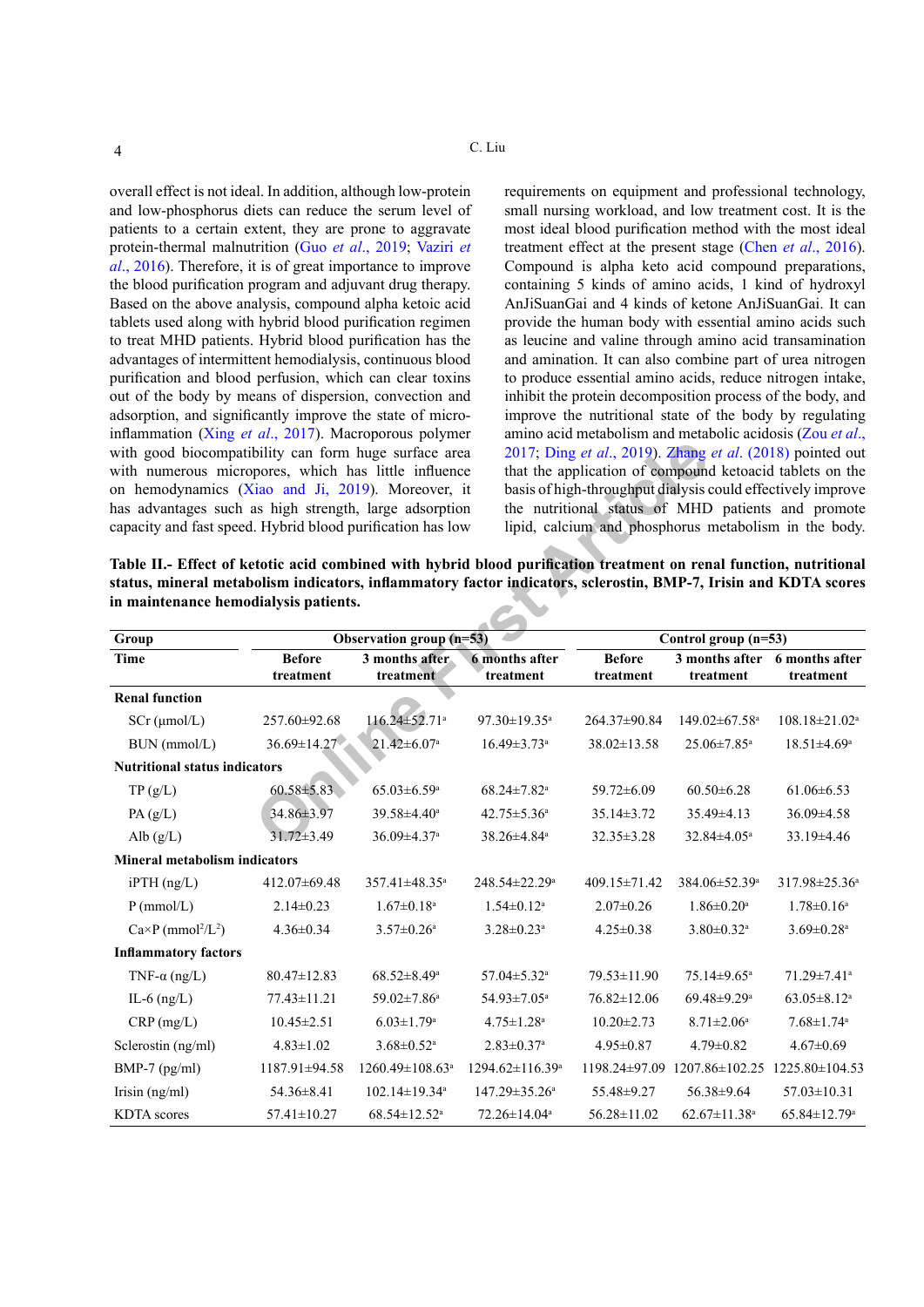The results of this study showed that compared with application of hybrid blood purification alone, combined application of alpha ketoacid tablets treatment and hybrid blood purification can significantly improve TP, PA, Alb and other nutritional status indicators of MHD patients, reduced SCr, BUN levels and improved the patient's renal function. Combined application of alpha keto acid tablet and hybrid blood purification can fully eliminate toxins in the body, reduce its adverse influence on organism, protect kidney, speed up the protein synthesis, inhibit the decomposition process, improve the body's nutritional status, and make the patient's physical condition and quality of life were improved significantly.<br>Microinflammatory reaction a

**EXECTE THE THE SET ARTLE THE SURGE STAND THE SET ARTLE SHOWS AN ART ART ART Which a[r](#page-5-14)e key factors affecting by brid blood purification. It which are key factors affecting by brid blood purification, the a lateraase and t** Microinflammatory reaction and calcium and phosphorus metabolism disorder are common complications in MHD patients, with persistence and relative occidentality, which are key factors affecting the prognosis of patients (Chang *et al*., 2016). In MHD patients, renal function decreases and the ability to clear inflammatory cytokines is low, which further puts the body in a state of persistent inflammation and continuously increases the level of inflammatory cytokines such as TNF-α, IL-6 and CRP, causing local inflammatory damage and increasing the risk of multiple complications (Qiao *et al*[., 2018\)](#page-5-14). Pathological studies have found that the disorder of calcium and phosphorus metabolism in the body can cause secondary hyperparathyroidism, which leads to excessive deposition of calcium and phosphorus in the extracellular matrix of the vessel wall, promotes the calcification of coronary arteries, makes them narrow and brittle, and then induces cardiovascular complications (Zhong *et al*[., 2017](#page-6-2); Shang *et al*., 2017). Serum factors such as Sclerostin, BMP-7 and Irisin are all related to calcium and phosphorus metabolism and the formation of vascular calcification, among which Sclerostin is a glycoprotein secreted specifically by bone cells, which can participate in the regulation of bone-vascular axis. Stimulation of vascular calcification can lead to increased serum Sclerostin level, which is an effective factor reflecting the vascular calcification status of patients ([Wu](#page-5-16) *et al*[., 2017](#page-5-16)). BMP-7 and Irisin can inhibit the formation of vascular calcification. BMP-7 can effectively maintain the phenotype of vascular smooth muscle cells and inhibit the expression of inflammatory factors. Irisin can induce the differentiation and proliferation of osteoblasts, increase cortical bone mass, and promote bone formation. Elevated serum BMP-7 and Irisin levels can effectively reduce the occurrence of vascular calcification, and at the same time reduce calcium deposition, phosphorus metabolism disorder and secondary hyperthyroidism ([Li](#page-5-17) *et al*[., 2019](#page-5-17); Zhang *et al*[., 2018\)](#page-6-1). In this study, 1 month and 3 months after treatment, the levels of iPTH, P, Ca×P

and other mineral metabolism indicators as well as the levels of Sclerostin, BMP-7 and Irisin in the observation group were all better than those in the control group, and the serum levels of TNF-α, IL-6 and CRP were all lower than those in the control group  $(P<0.05)$ . Compound alpha ketoic acid tablets contain ketoyl analogens, which can supplement the essential amino acids lacking in MHD patients, and combine with nitrogen-containing toxins in the blood to get out of the body, so as to improve the nutritional status, improve the immune function, and thus significantly alleviate the body's micro-inflammation [\(Li](#page-5-18) *et al*[., 2020](#page-5-18)). In addition, calcium in compound ketoic acid tablets can combine with P *in vivo* to reduce the serum P level in body, thus improving the metabolic state of calcium and phosphorus, inhibiting hyperthyroidism, and reducing vascular calcification. Therefore, on the basis of hybrid blood purification, the application of compound alpha ketoacid tablets can significantly improve the micro-inflammation status and calcium and phosphorus metabolism disorder in MHD patients, with a significant treatment effect. Multi-slice spiral CT and electron beam CT are the gold standards for clinical diagnosis of vascular calcification, but their detection costs are expensive and the radiation dose is high (Chen *et al*., 2017). In this study, serum levels of Sclerostin, BMP-7, Irisin and other serum factors before treatment, 3 months and 6 months after treatment are measured, which provide basis for dynamical and quantitative evaluation of the vascular calcification status of MHD patients.

# **CONCLUSION**

In conclusion, compared with hybrid blood purification, the combined application of ketoic alpha acid tablets and hybrid blood purification is better, which can significantly improve the renal function, nutritional status, micro-inflammation status, calcium and phosphorus metabolism of MHD patients, and further improve the quality of life of patients. It is an ideal treatment plan for MHD patients, and is worthy of clinical application.

#### *Statement of conflict of interest*

The authors have declared no conflict of interests.

# **REFERENCES**

<span id="page-4-0"></span>Chang, C.T., Wang, G.J., Kuo, C.C., Hsieh, J.Y., Lee, A.S., Chang, C.M., Wang, C.C., Shen, M.Y., Huang, C.C., Sawamura, T. and Yang, C.Y., 2016. Electronegative low-density lipoprotein increases coronary artery disease risk in uremia patients on maintenance hemodialysis. *Medicine*, **95**: e2265.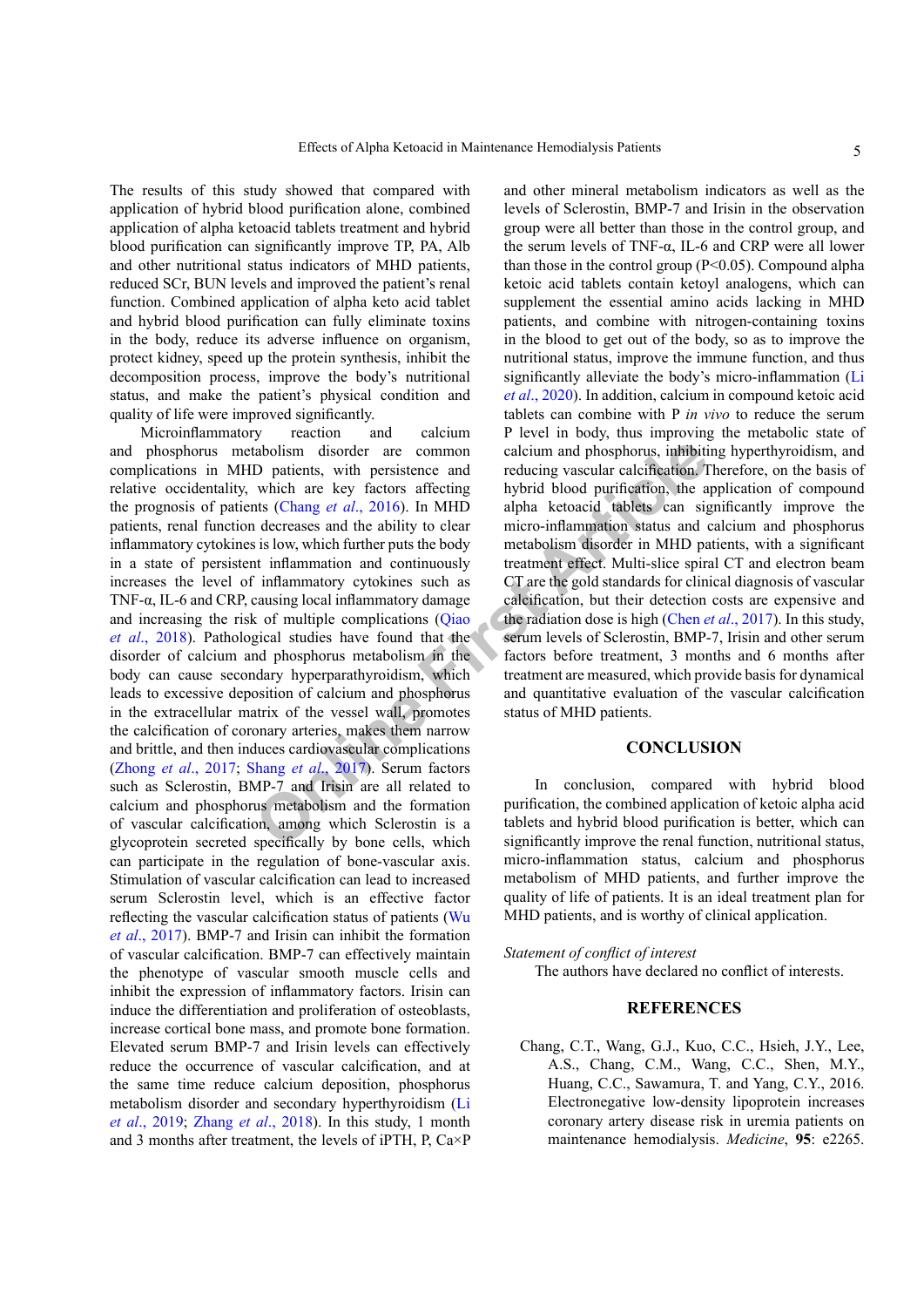<https://doi.org/10.1097/MD.0000000000002265>

- <span id="page-5-19"></span>Chen, P.L., Gong, D.H. and Xu, B., 2017. Analysis of factors influencing the progression of cardiovascular calcification in maintenance hemodialysis patients. *Chinese J. Nephrol. Dialy. Transplant*., **26**: 403- 407.
- <span id="page-5-12"></span>Chen, H., Wang, D.G., Yuan, L., Liu, G.L., He, H.J., Wang, J., Zhang, S. and Hao, L., 2016. Clinical characteristics of patients with diabetic nephropathy on maintenance hemodialysis: a multicenter cross-sectional survey in Anhui Province, Eastern China. *Chinese med. J.*, **129**: 1291. [https://doi.](https://doi.org/10.4103/0366-6999.182832) [org/10.4103/0366-6999.182832](https://doi.org/10.4103/0366-6999.182832)
- <span id="page-5-13"></span>Ding, H., Han, Y.Y. and Zhang, Y., 2019. Clinical study of Haikun Shenxi Capsule combined with compound α-ketoic acid tablets in the treatment of chronic renal failure. *Drugs Clinic*, **34**: 3050-3054.
- <span id="page-5-8"></span>Guo, H.B., Xin, B. and Zhang, Q., 2019. Progress in TCM prevention and treatment of protein and energy consumption in maintenance hemodialysis patients. *Med. Recapitul*., **25**: 3677-3681.
- <span id="page-5-18"></span><span id="page-5-17"></span>Li, D.Y., Yuan, X.K. and Liu, G.L., 2019. Correlation study of serum Irisin and BMP-7 levels with vascular calcification and calcium and phosphorus metabolism in maintenance hemodialysis patients. *China J. Modern Med*., **29**: 41-46.
- **Change Solu[t](https://doi.org/10.1053/j.ajkd.2015.09.031)ion Consumer Consumer Consumer Consumer Consumer Consumer Consumer Consumer Consumer and Zhang, Q., 2019. Progress in an development of protocollar and the strategistic consumer of protocollar and the strategi** Li, H.L., Li, H., Cao, Y.F., Qi, Y., Wang, W.Q., Liu, S.Q., Yang, C.D., Yu, X.Y., Xu, T., Zhu, Y. and Chen, W., 2020. Effects of keto acid supplements on Chinese patients receiving maintenance hemodialysis: A prospective, randomized, controlled, single-center clinical study. *Chinese med. J.*, **133**: 9-16. https:// [doi.org/10.1097/CM9.0000000000000578](https://doi.org/10.1097/CM9.0000000000000578)
- <span id="page-5-6"></span>Liu, Z.G. and Shi-Ren S., 2017. Study on the clearance effect of serum parathyroid hormone in maintenance hemodialysis patients by common blood purification method. *China Med. Pharm*., **7**: 246-248.
- Luo, J., Hu, H. and Li, Y., 2017. Effects of Hybrid blood purification on β2 microglobulin levels and microinflammatory status in maintenance hemodialysis patients. *Chongqing Med*., **46**: 4070- 4071.
- <span id="page-5-1"></span>Marsen, T.A., Beer, J., Mann, H. and German IDPN-Trial Group, 2017. Intradialytic parenteral nutrition in maintenance hemodialysis patients suffering from protein-energy wasting. Results of a multicenter, open, prospective, randomized trial. *Clin. Nutr.,* **36**: 107-117. [https://doi.org/10.1016/j.](https://doi.org/10.1016/j.clnu.2015.11.016) [clnu.2015.11.016](https://doi.org/10.1016/j.clnu.2015.11.016)
- <span id="page-5-14"></span>Qiao, D.L., Shan, L. and Wu, H.Y., 2018. Correlation analysis of serum 25-hydroxyvitamin D3 levels

with inflammation and nutritional status in maintenance hemodialysis patients. *J. Bengbu med. Coll*., **43**: 191-194.

- <span id="page-5-5"></span>Ren, H., Gong, D., Jia, F., Xu, B. and Liu, Z., 2016. Sarcopenia in patients undergoing maintenance hemodialysis: Incidence rate, risk factors and its effect on survival risk. *Renal Failure*, **38**: 364-371. <https://doi.org/10.3109/0886022X.2015.1132173>
- <span id="page-5-4"></span>Shah, A., Bross, R., Shapiro, B.B., Morrison, G. and Kopple, J.D., 2016. Dietary energy requirements in relatively healthy maintenance hemodialysis patients estimated from long-term metabolic studies. *Am. J. clin. Nutr.*, **103**: 757-765. [https://doi.](https://doi.org/10.3945/ajcn.115.112995) [org/10.3945/ajcn.115.112995](https://doi.org/10.3945/ajcn.115.112995)
- <span id="page-5-15"></span>Shang, H.P., Song, X.P. and Li, X.L., 2017. Correlation between hemoglobin variation and cardiovascular and cerebrovascular events in maintenance hemodialysis patients. *Chinese J. Blood Purificat*., **16**: 322-325.
- <span id="page-5-9"></span>Vaziri, N.D., Kalantar-Zadeh, K. and Wish, J.B., 2016. New options for iron supplementation in maintenance hemodialysis patients. *Am. J. Kidney Dis.*, **67**: 367-375. [https://doi.org/10.1053/j.](https://doi.org/10.1053/j.ajkd.2015.09.031) ajkd.2015.09.031
- <span id="page-5-16"></span>Wu, X.Y., Zhang, Z. and Xu, T.H., 2017. Correlation analysis of serum Sclerostin and vascular calcification in maintenance hemodialysis patients. *Chinese J. Blood Purificat*., **16**: 793-797.
- <span id="page-5-7"></span>Wu, L.H., Zhang, M. and Chen, X.Q., 2019. Correlation of serum parathyroid hormone levels with cardiac function and quality of life in maintenance hemodialysis patients. *China J. Modern Med*., **29**: 112-117.
- <span id="page-5-11"></span>Xiao, L.J. and Ji, D.X., 2019. Progress in clinical application of hybrid blood purification technology. *Chinese J. Blood Purificat*., **18**: 550-552.
- <span id="page-5-10"></span>Xing, L., Gao, Z.H. and Wang, N., 2017. Effect of hybrid blood purification on quality of life of maintenance hemodialysis patients. *Int. J. Transplant. Hemopurificat*., **15**: 40-42.
- <span id="page-5-0"></span>Yang, J., Jiang, W.Y. and Wu, X., 2017. Comparison of effects of intravenous injection of iron sucrose and oral administration of iron agent on renal anemia and oxidative stress in maintenance hemodialysis patients. *Guizhou med. J*., **41**: 1075-1077.
- <span id="page-5-2"></span>Zhang, K., Wang, S.T. and Hu, X.Z., 2017. Risk factors of cardiovascular disease in maintenance hemodialysis patients. *Shandong med. J*., **57**: 82- 84.
- <span id="page-5-3"></span>Zhang, X.H., 2017. The correlation between serum 25-hydroxyvitamin D level and nutritional status, lipid level and inflammatory factors in maintenance